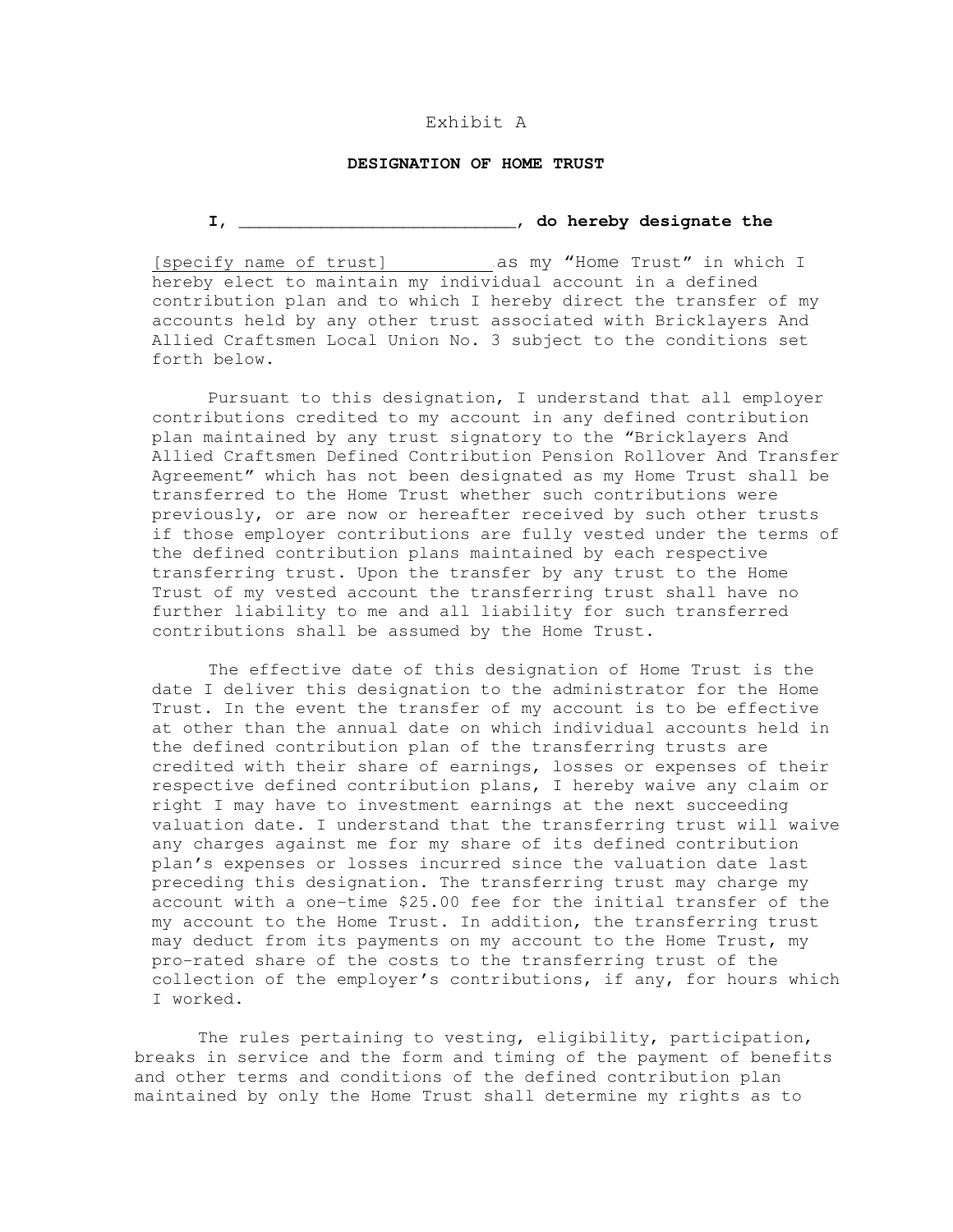all funds received in my account by the Home Trust, even if such rules are more favorable to me in a defined contribution plan maintained by a transferring trust. I understand that the transfer that I am hereby authorizing may result in my account being subject to plan rules, such as vesting, eligibility for and types of retirement benefits, participation, break-in-service and the form and timing of the payment of benefits, as well as other terms and conditions, which may be less favorable to me than those rules to which my account may be subject if my account remained in the transferring trust. I waive all of my rights to those more favorable plan rules and I do authorize the transfer of my account with this understanding.

I understand that there may be a delay between the time that the employer contributions are received by a transferring trust and the date they are credited to my account by the Home Trust and that no earnings will be received on such contributions until they are credited to my account by the Home Trust. I hereby release the transferring trust from liability for any such lost earnings if the funds are sent to the Home Trust within the later of:

> (i) 60 days following the effective date of this designation or

(ii) 60 days following the later of

(a) receipt of any employer contributions which would be otherwise credited to my individual account in the defined contribution plan maintained by the transferring trust or

(b) the date on which the employer contributions credited to my individual account in the defined contribution plan maintained by the transferring trust are fully vested under the terms of that plan or

(c) the date the Trustees of the transferring trust decide, in their sole discretion, that the liquidi.ty of

the transferring trust permits this requested transfer. I hereby release the Home Trust from liability for any such lost earnings if the transfer is credited to my individual account in the defined contribution plan maintained by the Home Trust within the later of 45 days following the effective date of this designation or 15 days following the receipt by the Home Trust of funds transferred from a transferring trust.

I understand that I am not required to make this designation in order to receive benefits from any defined contribution plan maintained by any trust signatory to the "Bricklayers And Allied Craftsmen Defined Contribution Pension Reciprocity Agreement".

I